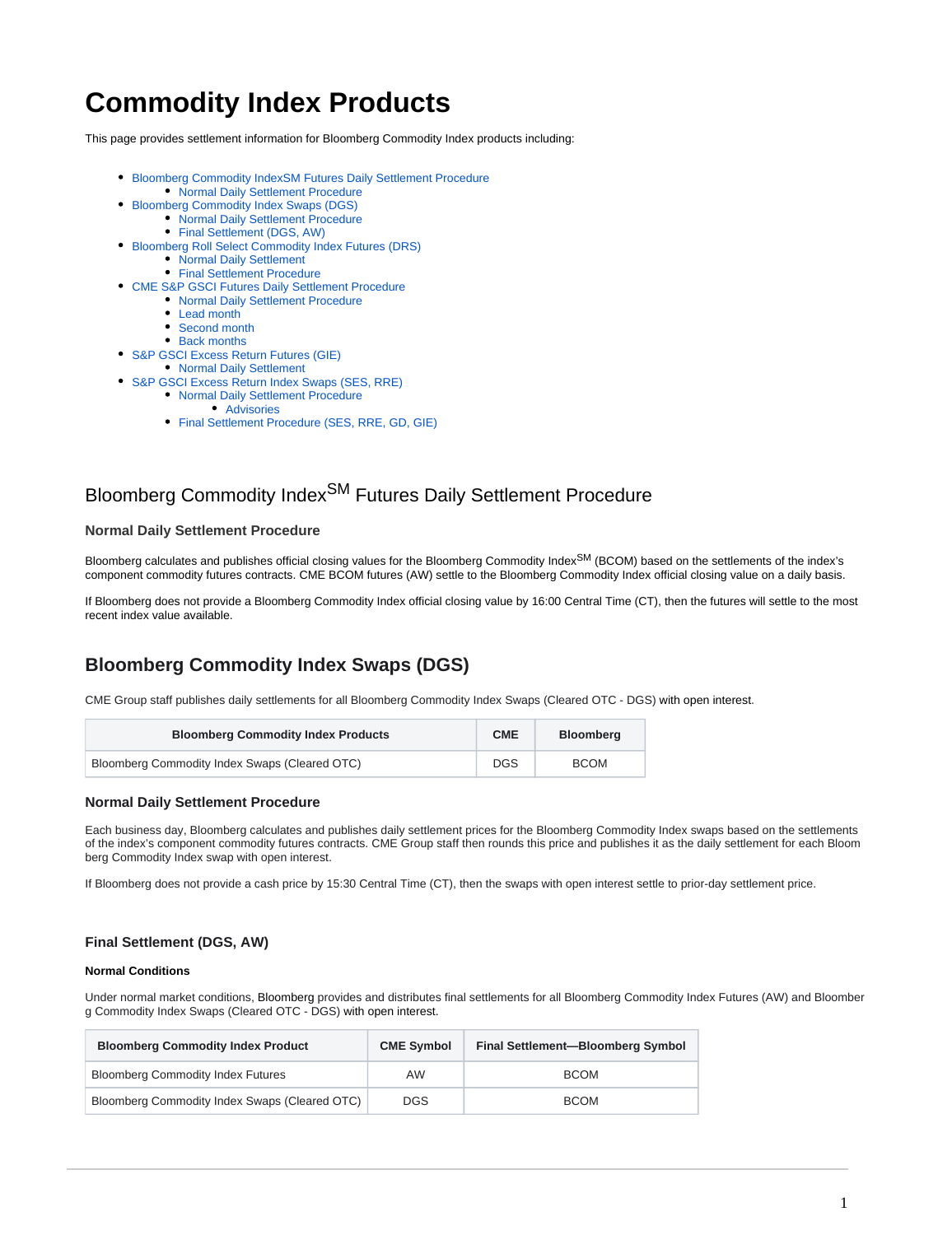The final settlement price for the Bloomberg Commodity Index futures (AW) is based on a special quotation of the Bloomberg Commodity Index which corresponds to the expiring futures contract at the close of business on the third Wednesday of the contract month, or, if the Bloomberg Commodity Index is not published for that day, on the first preceding day on which the Index was published.

For the futures contract (AW), the Bloomberg Commodity Index is calculated using the settlement prices of the index's component futures on that day, except under the special conditions noted below.

### **Special Conditions - Futures**

If an exchange that lists a component or components of the commodity index is not open on the final settlement day because of a scheduled closing, then the contribution to the final settlement price for the affected component or components shall be based on the settlement quotation of the first preceding trading day.

### **Market Disruption Event**

Market Disruption Event (MDE) shall mean: (a) the termination or suspension of, or material limitation or disruption in the trading of, any futures contract used in the calculation of the Bloomberg Commodity Index on that day, including if due to the closing of an exchange prior to the regularly scheduled closing time of an exchange; (b) the settlement price of any such contract reflects the maximum permitted price change from the previous day's settlement price; or (c) the failure of an exchange to publish official Settlement Prices for any such contract. If an MDE occurs on the expiration date, the Bloomberg Commodity Index contract will settle based on a special value calculated using all component futures prices as of the expiration date that were not subject to an MDE and, for any futures contracts which were subject to an MDE, using the next available futures settlement price for which an MDE is no longer in effect, with a delay limited to 10 business days from the original expiration date. If on the 10th business day, an MDE is still in effect for the affected contracts, then UBS Securities LLC and the Chicago Board of Trade will agree upon an appropriate estimated futures price or prices to be used to calculate the final adjusted settlement value of the Bloomberg Commodity Index.

For the swaps contracts, final settlement shall be based on the official settlement of the relevant Bloomberg Commodity Index corresponding to the last business day of the contract month, or, if the relevant Bloomberg Commodity Index is not published for that day, on the first preceding day on which the Index was published, subject to adjustment in accordance with the Market Disruption Event provisions as described below.

#### **Special Conditions - Swaps**

#### **Market Disruption Event**

Market Disruption Event (MDE) shall mean (a) a contract included in the Index remains at a "limit price", which means that the price for such contract for a day has increased or decreased from the previous day's settlement price by the maximum amount permitted under applicable trading facility rules, during the entire settlement period, irrespective of whether that contract is settled by the applicable trading facility at the "limit price" or another price, (b) failure by the applicable trading facility or other price source to announce or publish the settlement price for any contract included in the Index, or (c) trading in any contract included in the Index is suspended or interrupted subsequent to the opening of trading and trading in such contract does not recommence at least ten (10) minutes prior to the regular scheduled close of trading in such contract on the relevant trading facility.

If an MDE relating to one or more of the contracts underlying the Index (each an "index contract") occurs on any day relevant to calculating the settlement of the contract, the settlement of the contract will be calculated by using a price (i) for each index contract that is not affected by a Market Disruption Event on such date, the settlement price of such index contract on such date and (ii) for each index contract that is affected by a Market Disruption Event on such date, the settlement price of such index contract on the first succeeding trading day on which no Market Disruption Event is existing with respect to such index contract; provided that, if a Market Disruption Event occurs with respect to such index contract for eight trading days, the settlement price for such index contract shall be determined by the Exchange notwithstanding that a Market Disruption Event does or does not exist on such following Trading Day for such affected index contract.

#### **Trading Day Means:**

1) The Index Sponsor is open for business and the Index is calculated and published by the Index Sponsor.

2) All trading facilities on which contracts are traded for the commodities included in the Index are open for trading, provided however that upon a calculation pursuant to sub-clause (ii) of the second paragraph of the section headed "Market Disruption Event" above, only the trading facility on which the relevant index contract that is affected by a Market Disruption Event is traded is required to be open for trading.

#### **Business Day Means:**

Any day, other than a Saturday or Sunday, that is neither a legal holiday nor a day on which banking institutions are authorized or required by law or regulation to close in the City of New York or London.

#### **Additional Details**

Bloomberg Commodity Index Futures (AW) and Bloomberg Commodity Index SM Swaps (Cleared OTC - DGS) are financially settled. For additional details, please see the CBOT Rulebook (Chapter 29):

- [AW](http://www.cmegroup.com/rulebook/CBOT/IV/29/29.pdf)
- [DGS](http://www.cmegroup.com/rulebook/CBOT/IV/29A/29A.pdf)

### <span id="page-1-0"></span>Bloomberg Roll Select Commodity Index Futures (DRS)

### <span id="page-1-1"></span>**Normal Daily Settlement**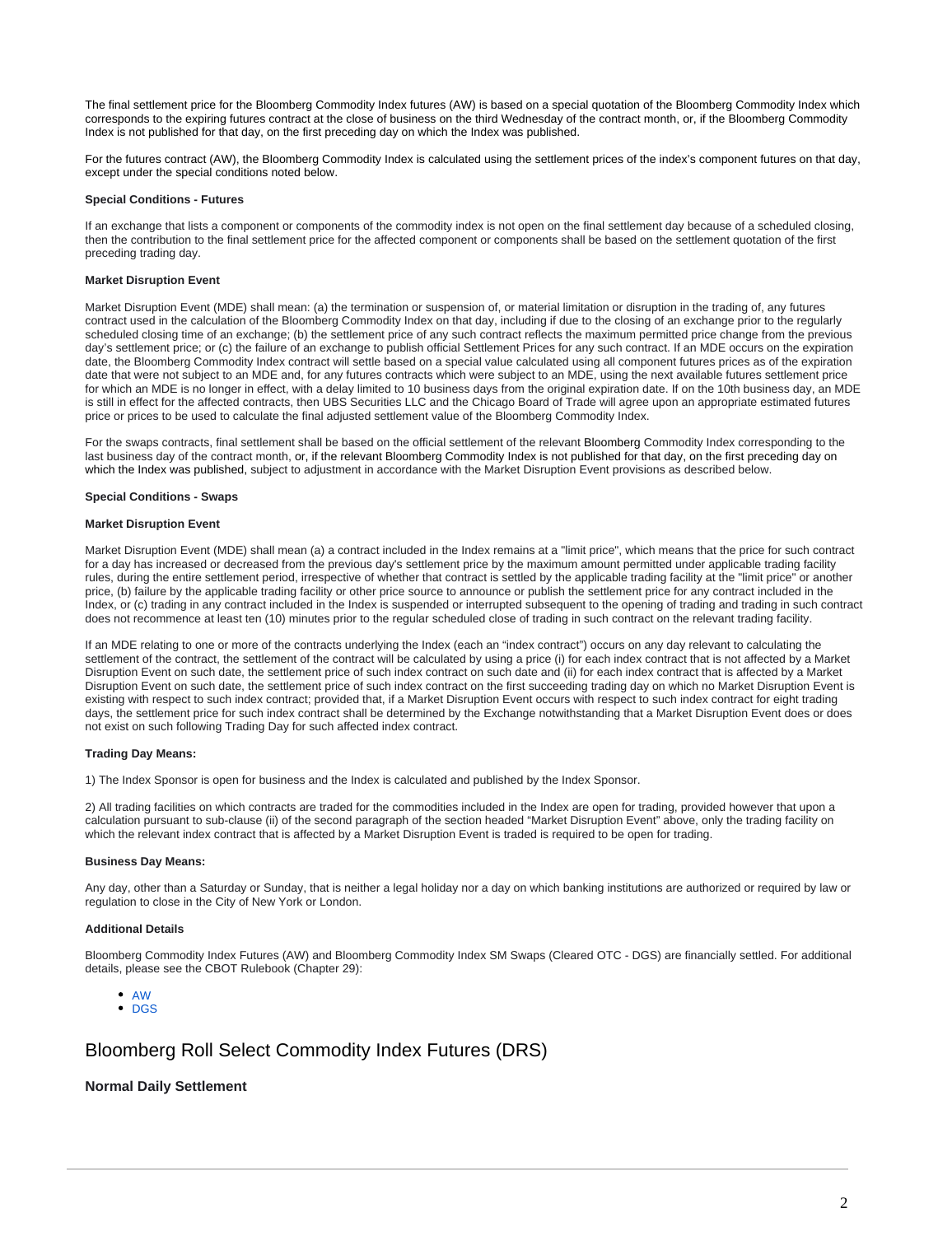CME Group staff determines the daily settlement price for the Bloomberg Roll Select Commodity Index<sup>SM</sup> Futures (DRS) each business day in the following manner. Bloomberg calculates and publishes a daily settlement price for the Bloomberg Roll Select Commodity Index based on the settlements of the index's component commodity futures contracts. CME Group staff then publishes this price as the daily settlement for each Bloomberg Commodity Index futures contract with open interest. If Bloomberg does not provide an index price by 16:30 Central Time (CT), then the contracts with open interest will settle to the last index price provided by Bloomberg.

### <span id="page-2-0"></span>**Final Settlement Procedure**

### **Normal Conditions**

Under normal market conditions, Bloomberg provides and distributes final settlements for all Bloomberg Roll Select Commodity Index SM Futures (DRS) contracts with open interest.

| <b>Bloomberg Commodity Index Product</b>      |            | CME Symbol   Final Settlement - Bloomberg Symbol |
|-----------------------------------------------|------------|--------------------------------------------------|
| Bloomberg Roll Select Commodity Index Futures | <b>DRS</b> | <b>BCOMRS</b>                                    |

The final settlement price shall be based on a special quotation of the Bloomberg RSCI which corresponds to the expiring contract as of the close of business on the final settlement day (as described in Rule 29105.). This special quotation will consist of the Bloomberg RSCI which corresponds to the expiring contract calculated using the settlement prices of the component futures on final settlement day, except as noted below.

### **Special Conditions - Futures**

If an exchange that lists a component or components of the commodity index is not open on the final settlement day because of a scheduled closing, then the contribution to the final settlement price for the affected component or components shall be based on the settlement quotation of the first preceding trading day.

### **Market Disruption Event**

Market Disruption Event (MDE) shall mean: (a) the termination or suspension of, or material limitation or disruption in the trading of, any futures contract used in the calculation of the Bloomberg RSCI on that day, including if due to the closing of an exchange prior to the regularly scheduled closing time of an exchange; (b) the settlement price of any such contract reflects the maximum permitted price change from the previous day's settlement price; or (c) the failure of an exchange to publish official Settlement Prices for any such contract. If an MDE occurs on the expiration date, the Bloomberg RSCI contract will settle based on a special value calculated using all component futures prices as of the expiration date that were not subject to an MDE and, for any futures contracts which were subject to an MDE, using the next available futures settlement price for which an MDE is no longer in effect, with a delay limited to 10 business days from the original expiration date. If, on the 10th business day, an MDE is still in effect for the affected contracts, then UBS Securities LLC and the Chicago Board of Trade will agree upon an appropriate estimated futures price or prices to be used to calculate the final adjusted settlement value of the Bloomberg RSCI.

#### **Additional Details**

Bloomberg Roll Select Commodity Index SM Futures (DRS) are financially settled. For additional details, please see the [CBOT Rulebook \(Chapter](http://www.cmegroup.com/rulebook/CBOT/IV/29D.pdf)  [29D\).](http://www.cmegroup.com/rulebook/CBOT/IV/29D.pdf)

## <span id="page-2-1"></span>CME S&P GSCI Futures Daily Settlement Procedure

### <span id="page-2-2"></span>**Normal Daily Settlement Procedure**

CME Group staff determines the daily settlements for the S&P GSCI (GD) futures based on trading activity on CME Globex between 13:39:30 and 13: 40:00 Central Time (CT), the settlement period.

### <span id="page-2-3"></span>**Lead month**

The lead month is the anchor leg for settlements and is the contract expected to be the most active.

**Tier 1:** Each contract month settles to the volume-weighted average price (VWAP) of the outright trades executed between 13:39:30 to 13:40:00 CT, the settlement period, rounded to the nearest tradable tick. If the VWAP is exactly in the middle of two tradable ticks, then the settlement price will be rounded to the tick that is closer to the prior day settlement price.

**Tier 2:** If there are no trades in the lead month on CME Globex between 13:39:30 and 13:40:00 CT, the settlement period, then the last trade (or the contract's settlement price from the previous day in the absence of a last trade price) is used to determine whether to settle to the current bid or the current ask.

If the current bid is higher than the last trade/prior settlement price, then the lead month settles to the bid price. If the current ask is lower than the last trade/prior settle, then the lead month settles to the ask price. The lead month settles to the last trade/prior settlement price if it is equal to or between the current bid and the current ask.

### <span id="page-2-4"></span>**Second month**

When the lead month is the expiry month, then the second month is defined as the calendar month immediately following the lead month. When the lead month is not the expiry month, then the second month is defined as the first expiring non-lead month.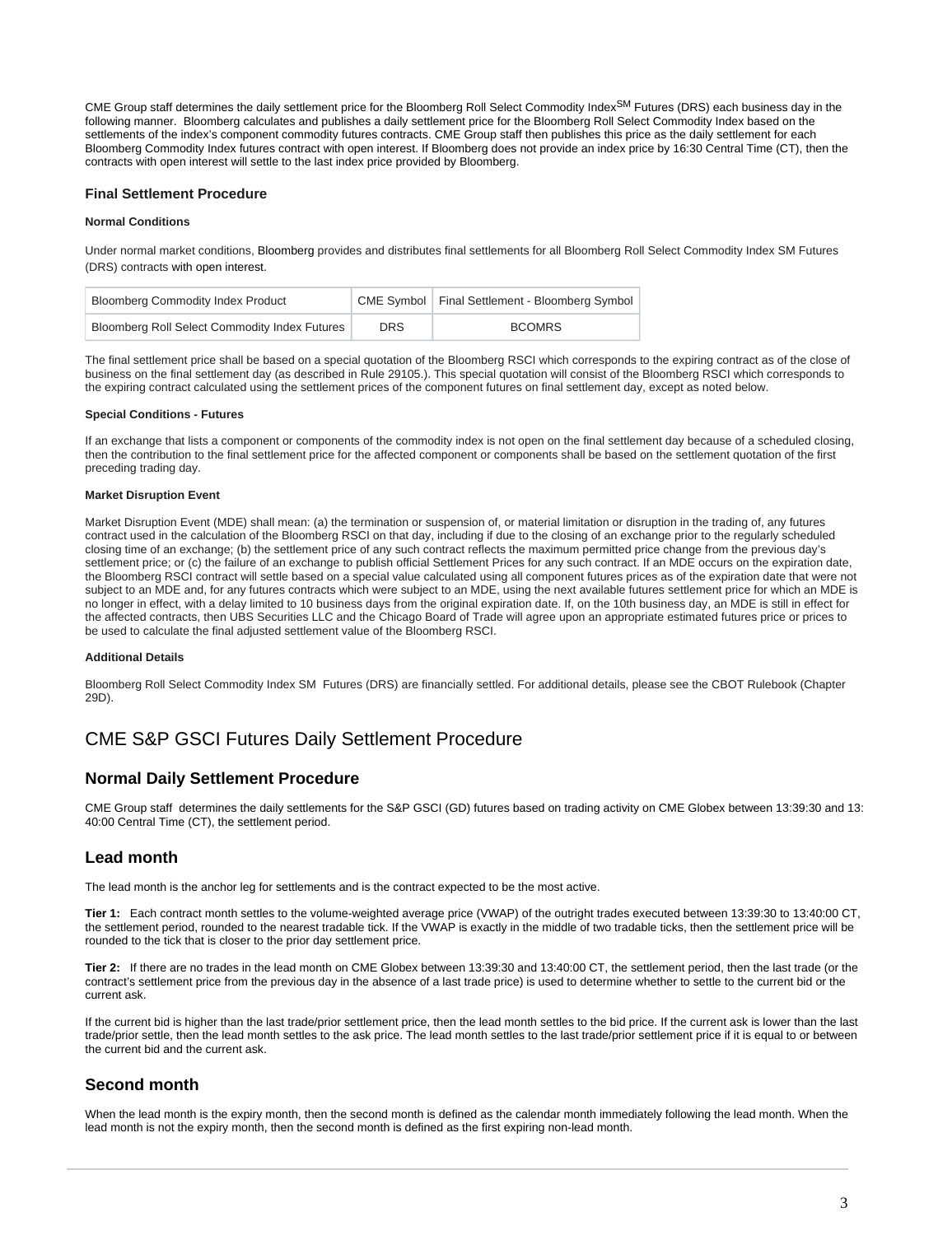**Tier 1:** If the lead month-second month spread trades between 13:39:30 and 13:40:00 CT, the settlement period, then the spread VWAP is calculated and rounded to the spread's nearest tradable tick. If this value is exactly in the middle of two tradable ticks, then the settlement will be rounded to the tick that is closer to the prior-day lead month-second month settlement price. The spread differential is then applied to the lead month settlement to derive the second month settlement.

**Tier 2:** If there are no trades between 13:39:30 and 13:40:00 CT, the settlement period, then the last spread trade price (or prior day settlement in the absence of a last trade price) is applied to the lead month settlement to derive the second month settlement.

If the last spread trade is outside of the spread's current bid and ask, then the bid or ask price that is closer to the last spread trade is applied to the lead month settlement to derive the second month settlement.

**Tier 3:** If there is no spread market information available, then the prior-day spread relationship is used.

### <span id="page-3-0"></span>**Back months**

To derive settlements for all remaining contract months, the net change in the second contract month from the prior day's settlement price will be applied to the remaining contract months' prior-day settlements, with appropriate adjustments made to incorporate relevant market data, including, but not limited to, transactions, bids and asks in relevant outright and spread markets, or other market information deemed relevant by the CME Global Command Center.

## <span id="page-3-1"></span>S&P GSCI Excess Return Futures (GIE)

### <span id="page-3-2"></span>**Normal Daily Settlement**

CME Group staff determines the daily settlement price for the Standard & Poor's GSCI Excess Return Futures (GIE) each business day in the following manner. Standard & Poor's calculates and publishes a daily settlement price for the S&P GSCI Excess Return Index based on the settlements of the index's component commodity futures contracts. CME Group staff then publishes this price as the daily settlement for each S&P GSCI Excess Return Index futures contracts with open interest. If Standard & Poor's does not provide a settlement index price by 16:30 Central Time (CT), then the contracts with open interest will settle to the last index price provided by S&P.

### <span id="page-3-3"></span>S&P GSCI Excess Return Index Swaps (SES, RRE)

CME Group staff publishes daily settlements for all S&P GSCI Excess Return Index Swaps (SES), Crude Oil Excess Return Swaps (GCO), Excess Return Gold Swaps (GDI), Enhanced Excess Return Swap (RRE) with open interest.

| <b>S&amp;P GSCI Products</b>                         | CME   Bloomberg |
|------------------------------------------------------|-----------------|
| S&P GSCI Enhanced Excess Return Swap   RRE   SPGCESP |                 |
| S&P GSCI Excess Return Index Swap                    | SES SPGSCIP     |

### <span id="page-3-4"></span>**Normal Daily Settlement Procedure**

Each business day, Standard & Poor's calculates and publishes daily settlement prices for the S&P GSCI products based on the settlements of the index's component commodity futures contracts. CME Group staff then rounds this price and publishes it as the daily settlement for each S&P GSCI In dex swap with open interest.

If Standard & Poor's does not provide a cash price by 15:30 Central Time (CT), then the swaps with open interest settle to the last-published settlement price.

<span id="page-3-5"></span>Advisories

|  | SER-6856 SER Advisories   OTC Advisories   Temporary Delisting of S&P GSCI and Dow Jones-UBS CI Swap Contracts                     | 09/30/2013 |
|--|------------------------------------------------------------------------------------------------------------------------------------|------------|
|  | SER-6835 SER Advisories   OTC Advisories   Changes to Listing Cycles for S&P GSCI and Dow Jones-UBS CI Swap Contracts   09/17/2013 |            |

### <span id="page-3-6"></span>**Final Settlement Procedure (SES, RRE, GD, GIE)**

### **Normal Conditions**

Under normal market conditions, Standard & Poor's provides and distributes final settlements for all S&P GSCI Futures (GD), Excess Return Index Futures (GIE), Excess Return Index Swaps (SES), Crude Oil Excess Return Swaps (GCO), Excess Return Gold Swaps (GDI) and Enhanced Excess Return Swap (RRE) with open interest.

| <b>S&amp;P GSCI Products</b> | <b>CME</b> | Bloomberg     |
|------------------------------|------------|---------------|
| <b>S&amp;P GSCI Futures</b>  | GD         | <b>SPGSFI</b> |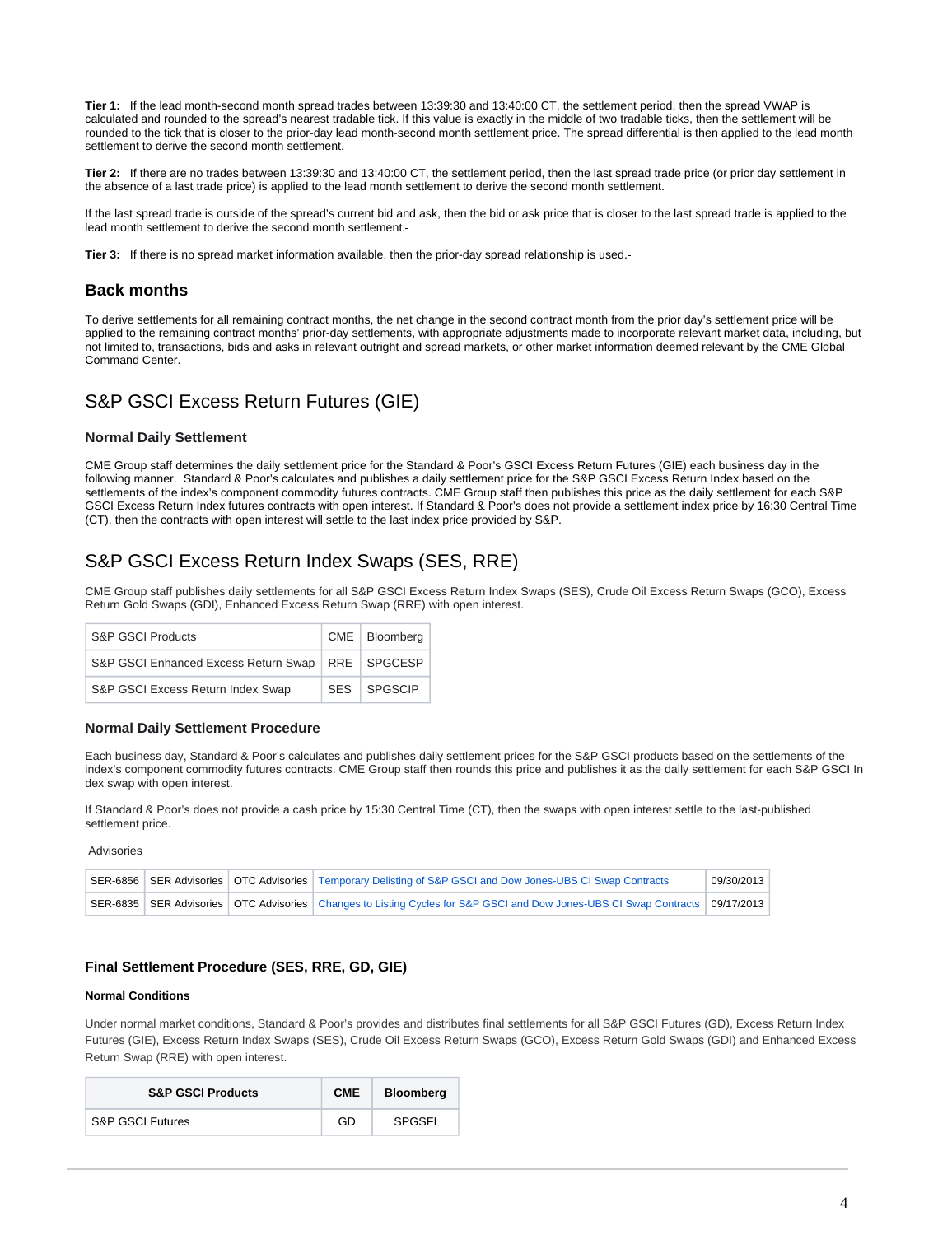| S&P GSCI Excess Return Index Futures | GIF        | SPGCCIP        |
|--------------------------------------|------------|----------------|
| S&P GSCI Enhanced Excess Return Swap | <b>RRF</b> | <b>SPGCESP</b> |
| S&P GSCI Excess Return Index Swap    | <b>SFS</b> | <b>SPGCCIP</b> |

The final settlement price for the S&P GSCI futures (GI) is based on a special quotation of the S &P GSCI while the final settlement price for the S&P GSCI Excess Return futures (GIE) is based on the closing quotation for the S&P GSCI ER Index. Both Indexes correspond to the respective expiring futures contract at the close of business on the eleventh business day of the contract month, or, if the S&P GSCI or S&P GSCI ER is not published on that day, on the first preceding day on which the index is scheduled to be published.

For the futures contracts, the S&P GSCI and the S&P GSCI ER are calculated using the settlement prices of the index's component futures on that day, except under the special conditions noted below.

### **Special Conditions**

### **Limit Bid or Offer**

If a component contract month's settlement price is limit bid or offer on the expiration day, then that contract's contribution to the final settlement price is deferred for up to 10 additional business days. If, subsequent to the settlement day, the component commodity contract originally at limit trades at a price other than a limit bid or offer and settles at a non-limit bid or offer, then that settlement price shall be used in conjunction with the settlement prices of all unaffected constituents from the expiration day. If, in the 10 business days subsequent to the final expiration day, the component commodity originally at limit fails to trade and settle at a price other than a limit bid or offer, then the contract's settlement price on the tenth day shall be used as its contribution to the final settlement price .

### **Scheduled Exchange Closure**

If an exchange that one or more futures index components is trading on is closed on the final settlement day, then the contribution to the final settlement price for the affected component(s) will be based on the settlement quotation of the prior trading day.

### **Unanticipated Market Closure**

If a component contract month's settlement price on the regular final settlement day is unavailable because of an unanticipated and/or unannounced closure of a component contract market, then the next available official settlement price of the component contract will be used.

For the swaps contracts, final settlement shall be based on the official settlement of the relevant S&P GSCI Index corresponding to the last business day of the contract month, or if the relevant S&P GSCI Index is not published on that day, on the first preceding day on which the Index was published, subject to adjustment in accordance with the Market Disruption Event provisions as described below.

### **Special Conditions - Swaps**

### **Market Disruption Event**

Market Disruption Event (MDE) shall mean (a) a contract included in the Index remains at a "limit price", which means that the price for such contract for a day has increased or decreased from the previous day's settlement price by the maximum amount permitted under applicable trading facility rules, during the entire settlement period, irrespective of whether that contract is settled by the applicable trading facility at the "limit price" or another price, (b) failure by the applicable trading facility or other price source to announce or publish the settlement price for any contract included in the Index, or (c) trading in any contract included in the Index is suspended or interrupted subsequent to the opening of trading and trading in such contract does not recommence at least ten (10) minutes prior to the regular scheduled close of trading in such contract on the relevant trading facility.

If a Market Disruption Event relating to one or more of the contracts underlying the Index (each an "index contract") occurs on any day relevant to calculating the settlement of the contract, the settlement of the contract will be calculated by using a price (i) for each index contract that is not affected by a Market Disruption Event on such date, the settlement price of such index contract on such date and (ii) for each index contract that is affected by a Market Disruption Event on such date, the settlement price of such index contract on the first succeeding trading day on which no Market Disruption Event is existing with respect to such index contract; provided that, if a Market Disruption Event occurs with respect to such index contract for eight trading days, the settlement price for such index contract shall be determined by the Exchange notwithstanding that a Market Disruption Event does or does not exist on such following Trading Day for such affected index contract.

#### Trading Day means:

1) The Index Sponsor is open for business and the Index is calculated and published by the Index Sponsor.

2) All trading facilities on which contracts are traded for the commodities included in the Index are open for trading, provided however that upon a calculation pursuant to sub-clause (ii) of the second paragraph of the section headed "Market Disruption Event" above, only the trading facility on which the relevant index contract that is affected by a Market Disruption Event is traded is required to be open for trading.

### Business Day means:

Any day, other than a Saturday or Sunday, that is neither a legal holiday nor a day on which banking institutions are authorized or required by law or regulation to close in the City of New York or London.

### **If you have any questions, please call the [CME Global Command Center](https://www.cmegroup.com/confluence/display/EPICSANDBOX/Contact+Information#ContactInformation-GlobalCommandCenter(GCC)).**